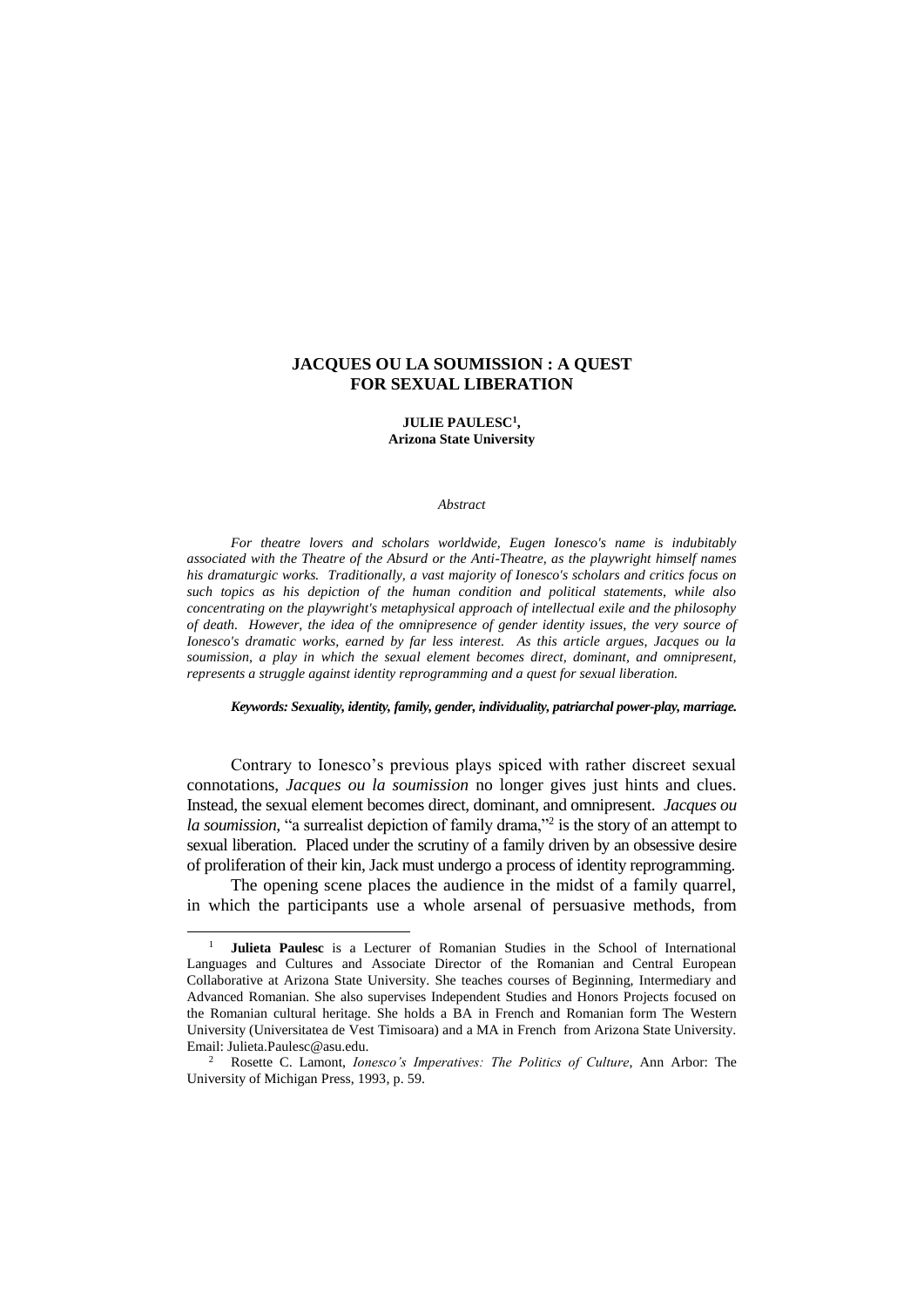reproach and treats, from begging to cunning, in order to control a situation gone haywire. Jacques, their only male heir, confesses his dislike for "hashed brown potatoes", an unpardonable breach of family values. Surrounded by his parents, his grandparents and his sister, Jacques has "a sullen, ill-natured expression", and wears "clothes that are too small for him". Jacques's description suggests discomfort. Although we are yet to know the reason for his uneasiness, we can easily suspect his status: Jacques is obviously a misfit.

The maternal weeping voice makes its first appearance in a dramatic flood of reproaches directed toward the ungrateful son. Jacques' mère claims to have done more than humanly imaginable for her son's proper and successful upbringing. She proudly enumerates her great sacrifices in the name of motherhood, drawing a self-portrait of affection and kindness, enriched with hues of ignorance and cruelty. "It was I, my son, who kissed you, cared for you, who carried in socks goodies for you to eat] (my translation), pleads Jacques mère. She is equally proud of ignoring to change his diapers and tearing off his toe nails "so as to make you bawl like an adorable little calf". Her son's lack of validation and obedience brings a sad conclusion to Jacques mère's maternal experience: "I've brought a monster into the world" (81), she desperately exclaims, completely unaware of any of her own wrongdoings and oblivious to the landscape of proper motherhood. Her contribution to her son's upbringing fulfills an array of roles, some of which hide sexual undertones. Convinced of her zealous contribution to Jacques's upbringing, Jacques mère acknowledges: "I have been more than a mother to you, I've been a true sweetheart, a husband, a sailor, a buddy, a goose" (81).

A failed attempt to persuasion by the two demented Jacques grandparents, one "octogeneric," another a "centagenet, dirty old man", creates the opportunity for a sisterly intervention. Jacqueline, Jacques's sibling, states that "In spite of all the immense love I have for you, which swells my heart to the breaking point, I detest you, I execrate you" (82). Jacqueline's strategy includes a treat alluding, once again, to sexuality. She threatens to eliminate the source of pleasure which feeds his voyeurism: "I'm going to punish you. Never again will I bring over my little playmates so that you can watch them make peepee" (82). Jacqueline's declared love/hate goes obviously beyond the boundaries of a traditional brother-sister relationship, branching out into a status of provider and facilitator of sexual pleasure.

Jacques père's intervention comes with a firm declaration of disownment. His blame for Jacques's failure falls on his wife's shoulders. Her inabilities and the unworthiness of her bloodline are the obvious cause of all evil. "You resemble your mother and the idiots and imbeciles in her family" (83), exclaims Jack père angrily. Jacques's obstinacy breaches the expected proliferation of sound male values, which characterize the paternal ancestors.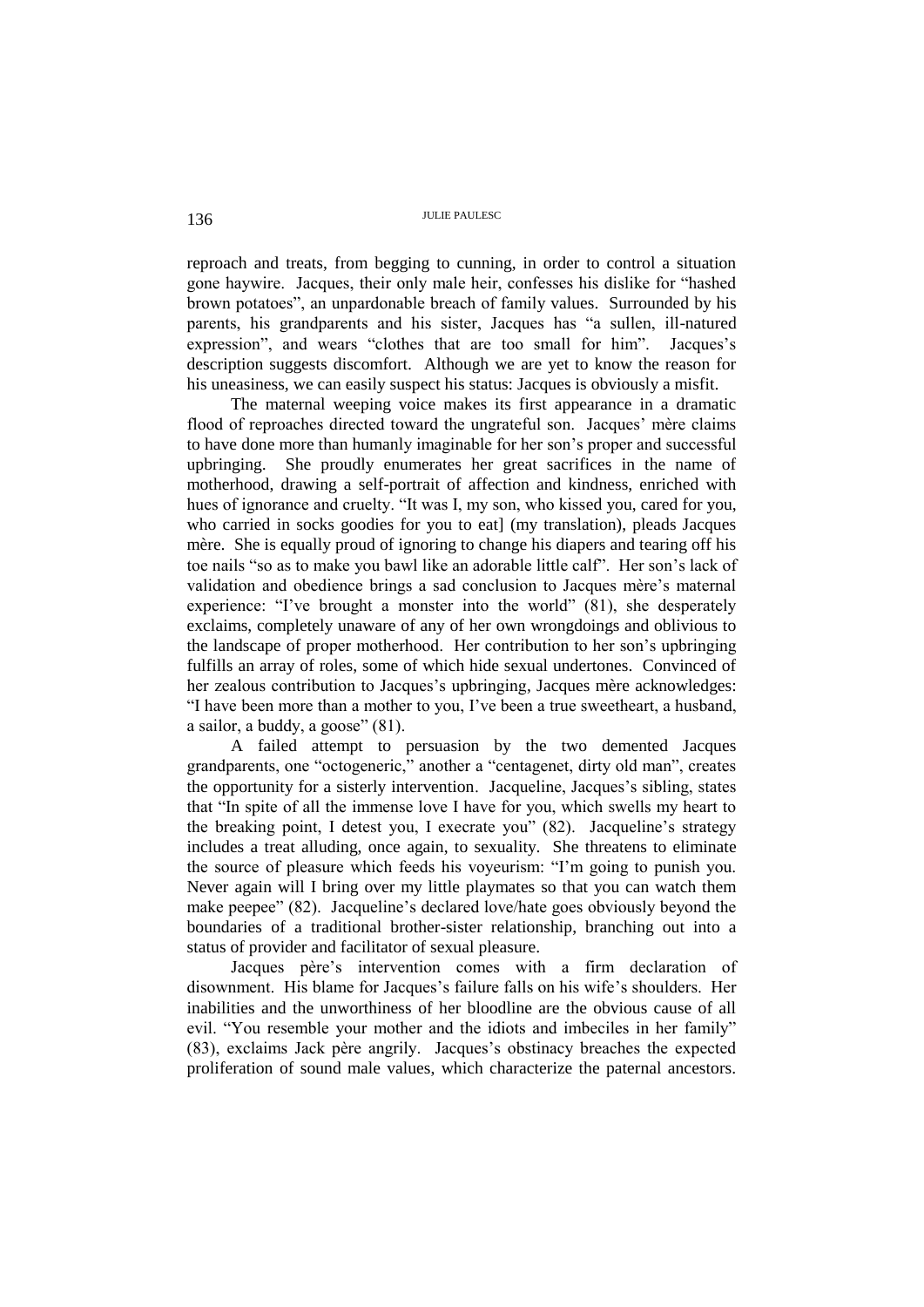His alleviation from the traditional homo-social bonding dishonors "the name of the father" and alters the permanence of male domination. Jacques père tailors his intervention as an intimate appeal to his son's manhood, which invokes a pure masculine connection, beyond a woman's understanding. Referring to his wife, he states, "This doesn't matter to her, for she's only a woman" (83). In the very same sentence, while he dismisses her intelligence and undermines her understanding, Jacques père praises her womanhood. As if the simple enunciation of word "woman" stimulates his senses, he exclaims admiringly, "and what a woman!" (83), while concluding his sentence. This statement clearly alludes to Jacques mère's sexuality, the driving force of their relationship, which in her husband's mind compensates for her lack of intelligence. Since he perceives raising children as an exclusively feminine task, Jacques père finds it only natural to cast the entire blame for the failure on his wife. "This is all your fault" (83), he shouts accusingly. Jacques's entire shameful existence is the unfortunate product of his mother's reproductive ability, just another one of the "stupid female tricks (83).

Jacques's disobedience causes a serious conjugal disturbance. While his mother accuses him of triggering Jacques père's abusive behavior, the latter threatens to bear farewell to his family, in order to maintain the sanctity of the tradition and to remain worthy of his ancestors. Jacques grand-père's idiotic cheers to the announcement earn him not only a verbal admonishment, but also a couple of hits and smashes, courtesy of his equally demented wife.

Jacques père's idea of independence and drastic separation from the family goes as far as seclusion in his own bedroom, with appearances limited to mealtimes and snacks. Following the paternal lead, the remaining family members make their dramatic exit with an outpour of insults and threats.

Left alone and astonished, Jacques reveals his dilemma: "Let's pretend that I've said nothing, and anyway, what they want from me?" (85)

The final attempt to alter Jack's behavior comes from the persuasive and cunning Jacqueline, who reminds him that he is "chronométrable." As Lamont suggests, "There is no escape from this existential situation; Jacques is caught on the treadmill of time and history."<sup>3</sup> Under severe scrutiny and monitored by his family, Jacques is ready to proclaim at last, "I adore hashed brown potatoes!" (87) The first step of Jacques's submission ends with a reluctant denial of his lack of interest in the traditional French peasant dish and an acceptance of the imposed rules. His rejection of tradition clearly symbolizes his lack of attraction to the opposite sex. Jacques's homosexuality must be reprogrammed, and his indifference toward a female partner must be amended. According to Lamont, "It is assumed that were his sexual, reproductive

<sup>3</sup> Ibid. , 59.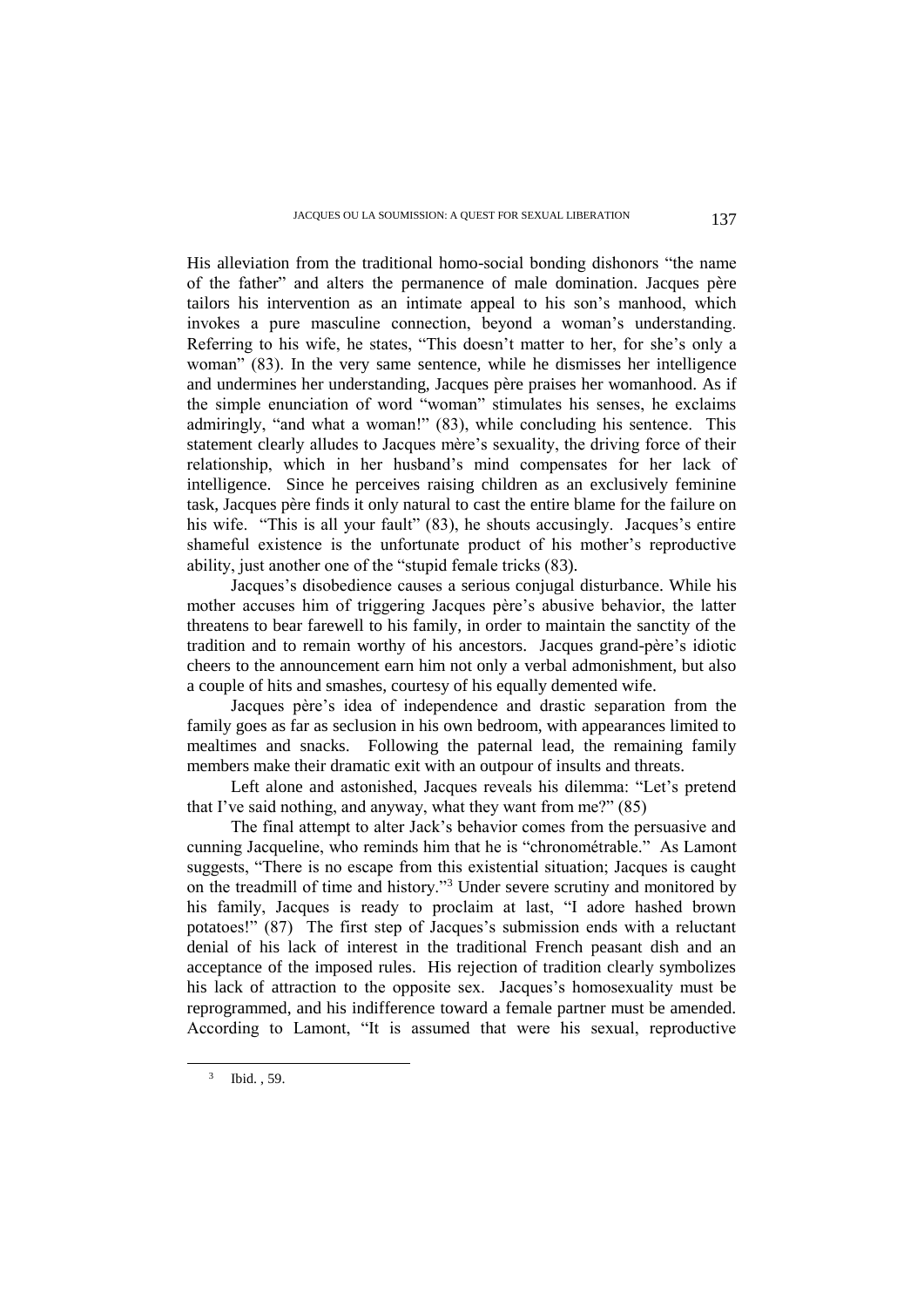instincts awakened, the young man might be saved, that is, reclaimed by the bourgeois order."<sup>4</sup> Once reprogrammed, Jacques is to regain all his privileges; he will earns the reintegration with his ancestors, " for the profits of our familial and national endeavors", as his father now proudly states. Jacques père is now "generously" willing to pardon his son's non-conformism, which he classifies as "youthful faults."

Fearful of a reverse in their son's sexuality, the Jacques clan initiates almost instantly the second step in the process of submission, matrimony. Once reprogrammed and willing to make "honorable amends," Jacques faces his next stage of initiation. As Jacques mère, the master-minder of her son's transformation, says, "Jacques, all is under control, the plan foreseen at the beginning is already realized, the engagement is completely prepared, your fiancée is here" (89). Satisfied with his resignation, the Jacques clan eagerly begins the examination of their soon-to-be-acquired property, their daughter-in-law.

Roberte makes her fashion runway-like entrance, accompanied by her parents, the "big, fat majestic Robert père, and the "round ball, very heavy" Robert mère. Fully prepared for an immediate commitment, she wears her wedding gown, and a white veil that conceals her face. Encouraged by her parents with reassuring gestures, the Jacques clan proceeds to a careful examination of the merchandise; they touch, sniff and smell Roberte, while the Jacques clan cheers them on with indecent gestures. Jacqueline lifts up her dress to confirm her sexual identity. Indifferent and unimpressed, Jacques manages a single utterance, "Hill billy!" (90) Roberte makes the first steps toward Jacques only when led, almost dragged and pushed by the Robert family and the Jacques clan, anxious to complete their transaction. In front of a motionless and still uninterested Jacques, Robert père "catalogs" the merchandise: Roberte's inventory contains "truffled" feet, a hand for scouring pots and pans, toes, armpits and hips. But these are only some of her attributes; Roberta also has "green pimples on her beige skin, red breasts on a mauve background, an illuminated navel, a tongue the color of tomato sauce, pan-browned square shoulders, and all the meat needed to merit the highest commendation" (91-92). In other words, Roberte establishes new standards of feminine aesthetics as "the perfect Pop art housewife/courtesan, a modern icon worthy of being painted by Picasso, or even Andy Warhol."<sup>5</sup>

In the midst of this foreplay-like display of excited hands and noses, Jacques grand-mère begins to doubt her husband's loyalty and attempts to publicly seduce him. Threatened by the younger Roberte, Jacques grand-mère pleads: "Come on, make love to me, you're my husband" (91).

<sup>4</sup> Ibid. , 58.

<sup>5</sup> Ibid.. , 59.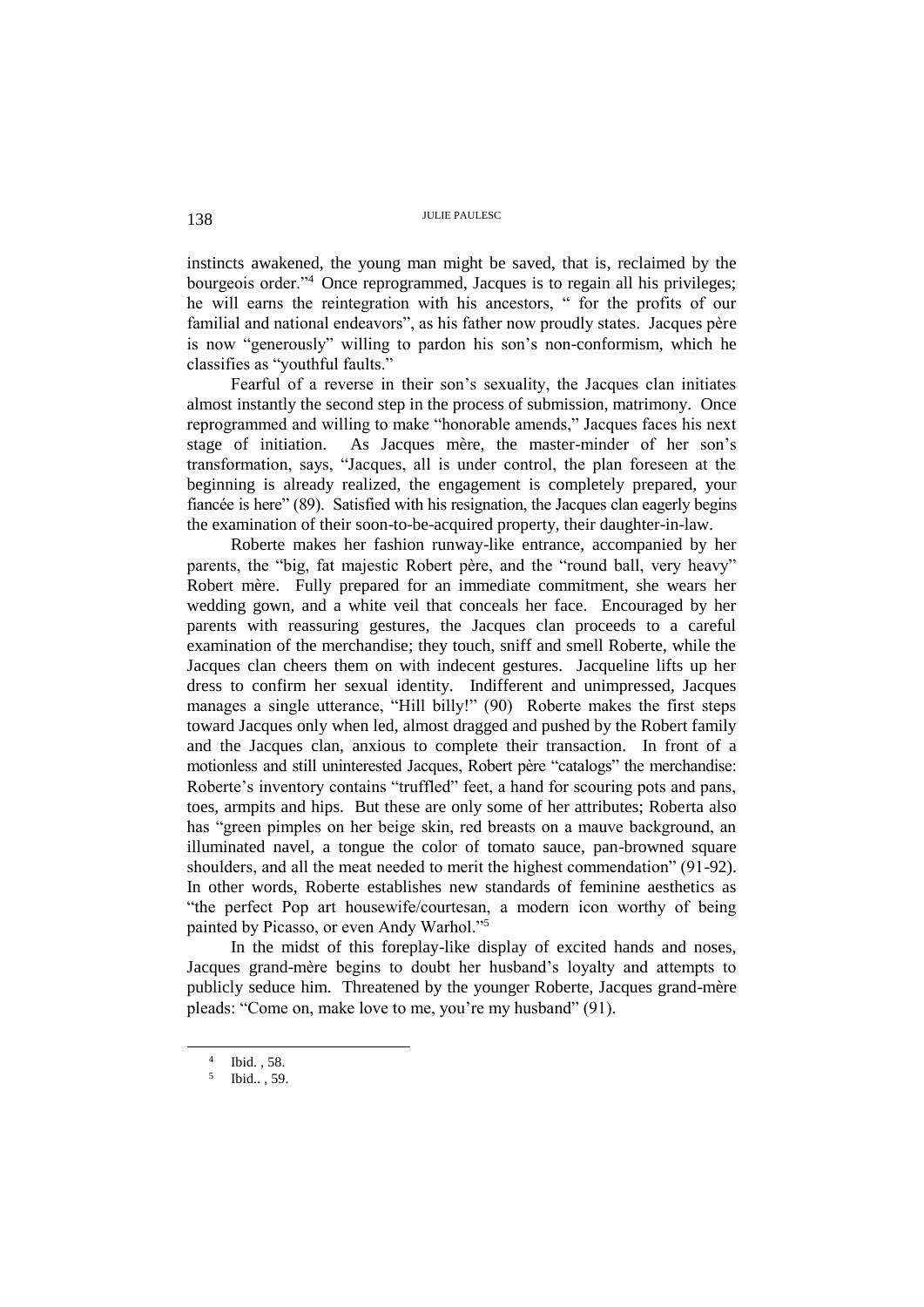As the "bargains" approaches an end, Jacques père, completely oblivious to his son's indifference, proudly congratulates him for his wise choice: "Your heart has chosen in spite of yourself" (93). But in order to seal the deal, the Jacques clan find imperative to uncover the bride's face. General cheers of contentment, and even a quick outburst of envy, accompany Roberte's unveiling. To everyone's excitement, she has two noses. But minutes before the proverbial hand shake, after receiving his sister's congratulations for the recovery of his manhood, Jacques has a change of heart. Complaining that Roberte's two noses are not sufficient, he shouts: "No! no! She hasn't got enough! What I want is one with three noses. I tell you: three noses, at least" (95). Clearly, Jacques's demand centers on the hope that his request would be exaggerated enough to stop the search for another woman.

Despite the atmosphere of general stupefaction and consternation, the Robert family recovers rapidly from Jacques's rejection, and jovially upgrades their offer. Roberte I's place is quickly taken by their second only daughter, Roberte II, a pinnacle of sexuality and seduction, a woman "trinary in everything, for everything", and thus a perfect match for Jacques's "special tastes." But, hélas! To everyone's surprise and disappointment, Jacques's reprogramming seems to have failed; he is once again unhappy and picky, as he shouts, "No, I dont want her. She's not ugly enough! She's passable. There are others that are uglier. I want a much uglier one" (97). This latest attempt to escape from this forceful reshaping of his sexual identity is "intolerable" and "inadmissible." Jacques mère's outburst cannot contain her distress and anger: "If I had known I'd strangled you in your last cradle, yes, with my maternal hands. Or I'd have aborted you! Or not have conceived you!" (97) Offended and hurt, the respectable Robert père demands "reparations, excuses, explanations, and a total cleansing of this stain on our honor, which, however, will never be completely erased!" (97) Equally frustrated, Jacques père throws the final blow, the ultimate insult in his son's direction: "He doesn't know a thing about women" (99). Jacques's credibility and honor are now in question. As Jacques père pontificates, "This was nothing but a mean trick, unworthy of the respect that we all have borne you in this house with its noble traditions, since your infancy" (100).

When the moment of truth finally arrives, Jacques makes a straightforward confession about his sexuality, after agonizing pressure and humiliation:

"Whether this serves you as a revelation or not…and if it could serve you as a revelation: so much the better for you. There's nothing I can do about it, I was born like this…I've done all that was in my power! I am what I am!"(100)

In an atmosphere of restrained horror, with questioning glances at each other and extreme caution, the Jacques clan and the Robert family tiptoe away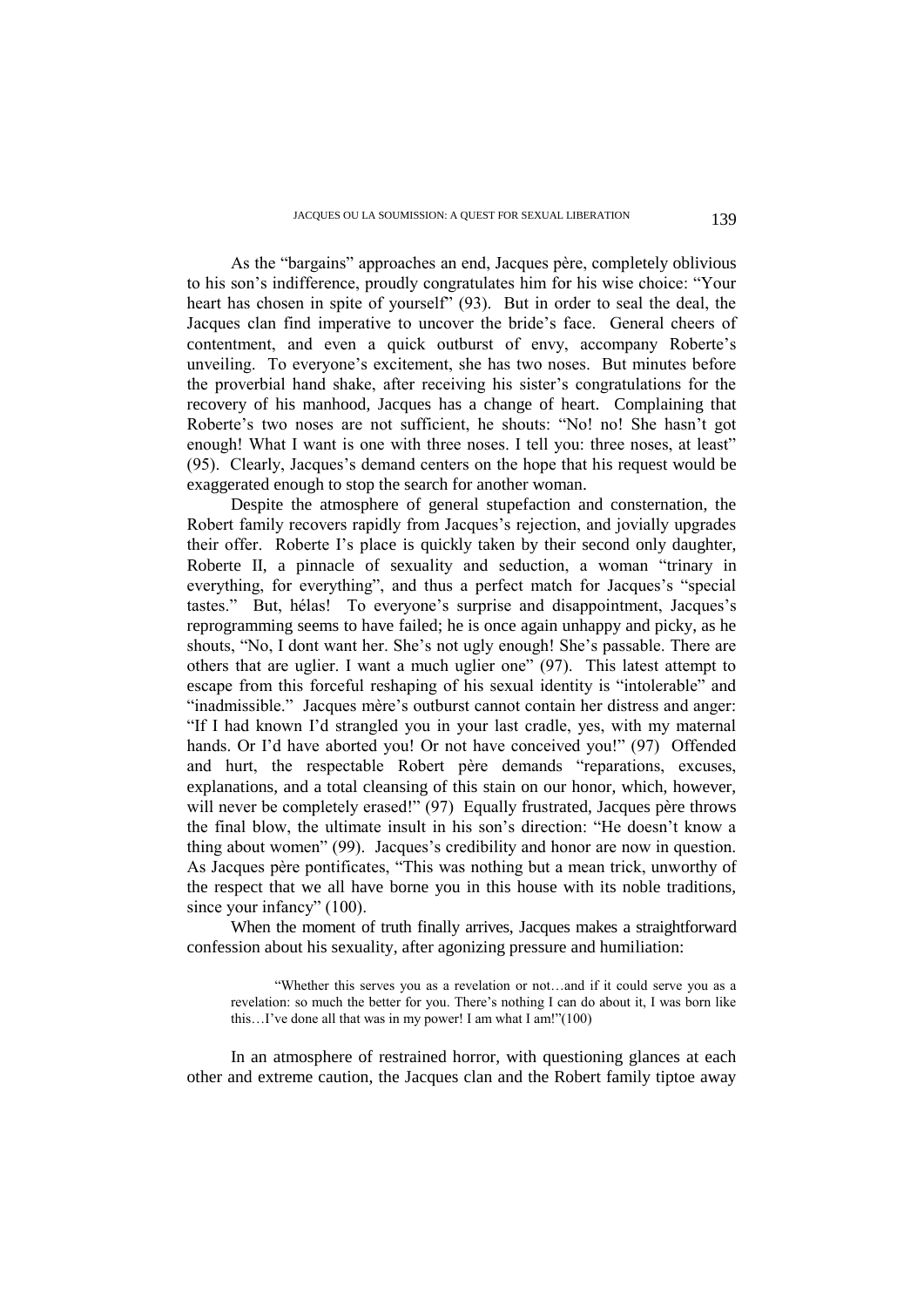# 140 JULIE PAULESC

from the "monster" Jacques. Unsure of her position in this newly reveled scenario, Roberte II attempts to join her parents. Her father, however, is quick to define her role by saying: "You …chin up and do your duty!" (101) Is she expected to come to term with Jack's homosexuality and remain on his side, or to seduce him in order to change his identity?

Roberte's mind is by now made, and her strategy is clear: she chooses the seduction game. As she begins to approach and touch Jacques, she takes the previously failed negotiations into her own hands. She sings her own praise in a brand new, seductive and provocative tone:

> "In all the world there's no other like me. I'm light, frivolous, I'm very serious. I'm not so serious, nor very frivolous, I know all about making hay, And there are other kinds of work I can do Less well, as well, or even better I'm just the tonic for you. I'm honest, but don't trust me, With me your life will be a ball. I can play the piano, I can arch my back, I've been properly housebroke, I've had a solid bringing up…"(102)

It would be naïve to think that Roberte "[the daughter to whom I have given such a complicated education", as her father proudly claims, and a bourgeois groomed-to-be-wife, would have anything to do with hay making or, for that matter, with any other kind of work in which she declares such high proficiency. The sexual symbolism of her self-descriptive poem is quite obvious. But Roberte's first attempt at seduction leads to a dead end; Jacques is bored and wishes to change the subject.

For the first time since the beginning of his ordeal, Jacques sees a sparkle of validation as Roberte, who claims to be on his side, states: "I understand you, you're not like the others. You're a superior being" (102). With the discovery of Jacques's uniqueness among the other men, Roberte finds a comfort zone, in which she is able to share a most intimate experience: an encounter, in the bathtub, with a white guinea-pig. Lamont deciphers this first fable as follows: "Roberta's fearful attitude is obviously a virgin's fear of sexual initiation, followed by procreation. The watery element suggests amniotic fluid."<sup>6</sup> While this might be a highly pertinent interpretation, I suggest an alternate perspective: the privacy of the bathtub, associated with the known shyness of the above mentioned animal that prefers to live in hiding, and the

<sup>6</sup> Ibid. , 60.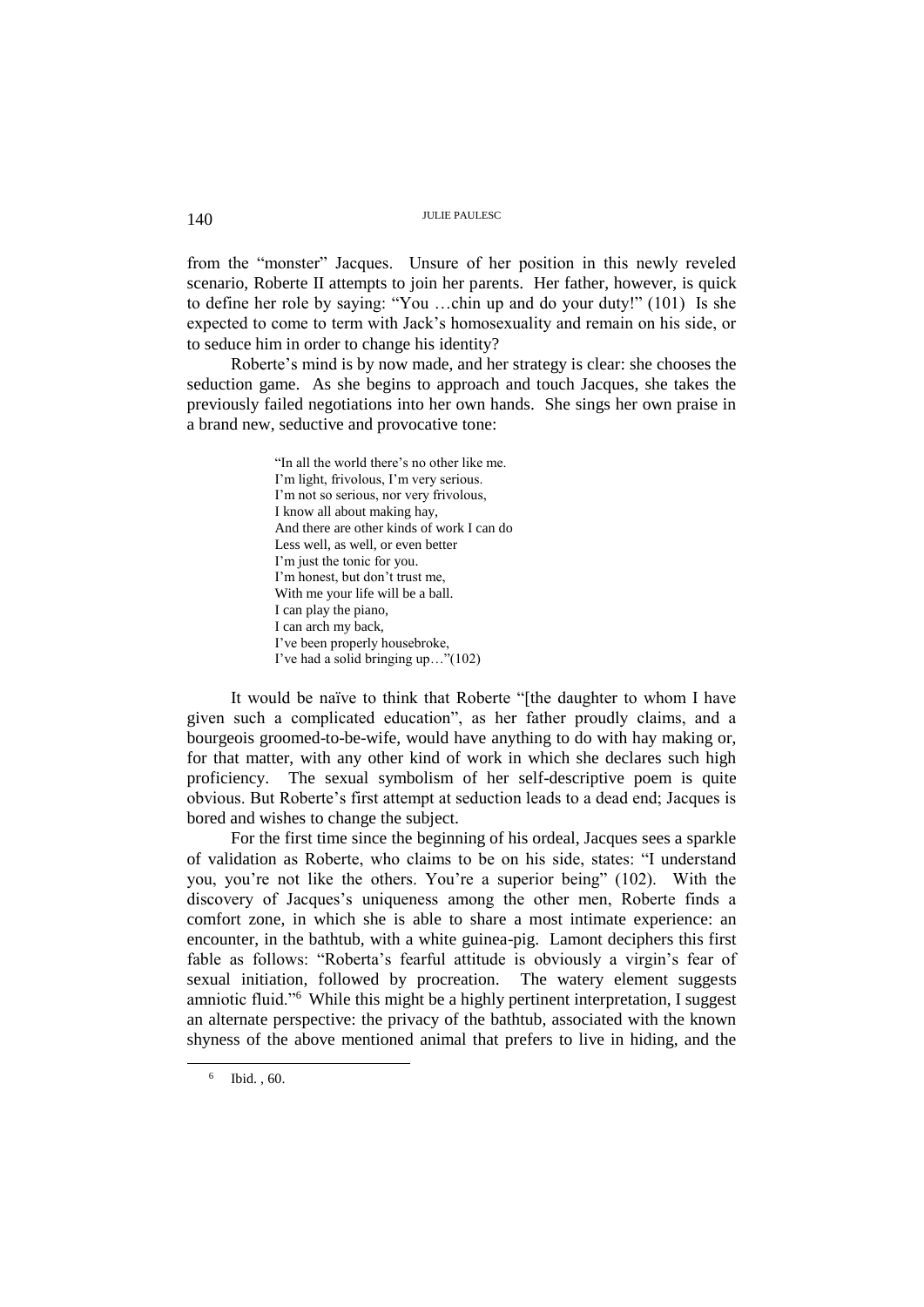specific use of the adjective white, the color of the Immaculate and thus exclusive of sexual intercourse, could very well suggest masturbation. By initiating this step toward sharing intimate experiences, Roberte earns Jacques's confidence. "Oh, listen, I feel I can trust you" (103), confesses Jacques.

Encouraged by Roberte's openness, Jacques is finally able to give an account of his homosexuality and his struggles to repress it:

"When I was born, I was almost fourteen year sold. That's when I was able to understand more easily than most what it was all about. […] I hadn't wanted to accept the situation. But it wasn't to these people you know, who were here a little while ago, that I said this. It was to the others." $(103)$ 

Jacques's metaphorical birth at puberty symbolizes the discovery and understanding of his homosexuality. Unable to share his sexual orientation with his bourgeois family, he turns to strangers for validation. As the following quote indicates, the parental authority promised, and failed, to work toward finding a rehabilitative solution. Jacques recalls:

"Those people you know, they don't understand very well …no…no…but they felt it…they assured me that someone would devise a remedy. They promised me some decorations, some derogations, some decors, some new flowers, some new wallpaper, new profundities […] They swore they would give me satisfaction."(103)

As Jacques confesses, his family's attempts to reprogram their son's sexuality included different strategies and "useful measures," from emotionally charged appeals to his values to distractions from the quotidian. As Jacques acknowledges,

["In order to coax me, they showed me assorted prairies, assorted mountains, assorted oceans…maritime, naturally…one star, two cathedrals chosen from among the most successful."] (104)

Designed as a gastronomic-like display, this abundance and variety of entertainment suggest Jacques's imposed exposure to different other sexual experiences. "But everything was a fake" (104), confesses Jacques. Despite a brief acceptance of the given situation described more like a trap than a voluntary submission, he struggles to maintain his individuality. Misunderstood and betrayed, Jacques attempts to protest and plans to escape. Jacques's planed departure, a threat to the proliferation of his family's bloodline, triggers drastic preventive measures from his family. Filled with anxiety, Jacques recalls that

"They've boarded up the doors, the windows, with nothing, they've taken away the stairs…one can't get out through the attic anymore, there's no way out up there." (104)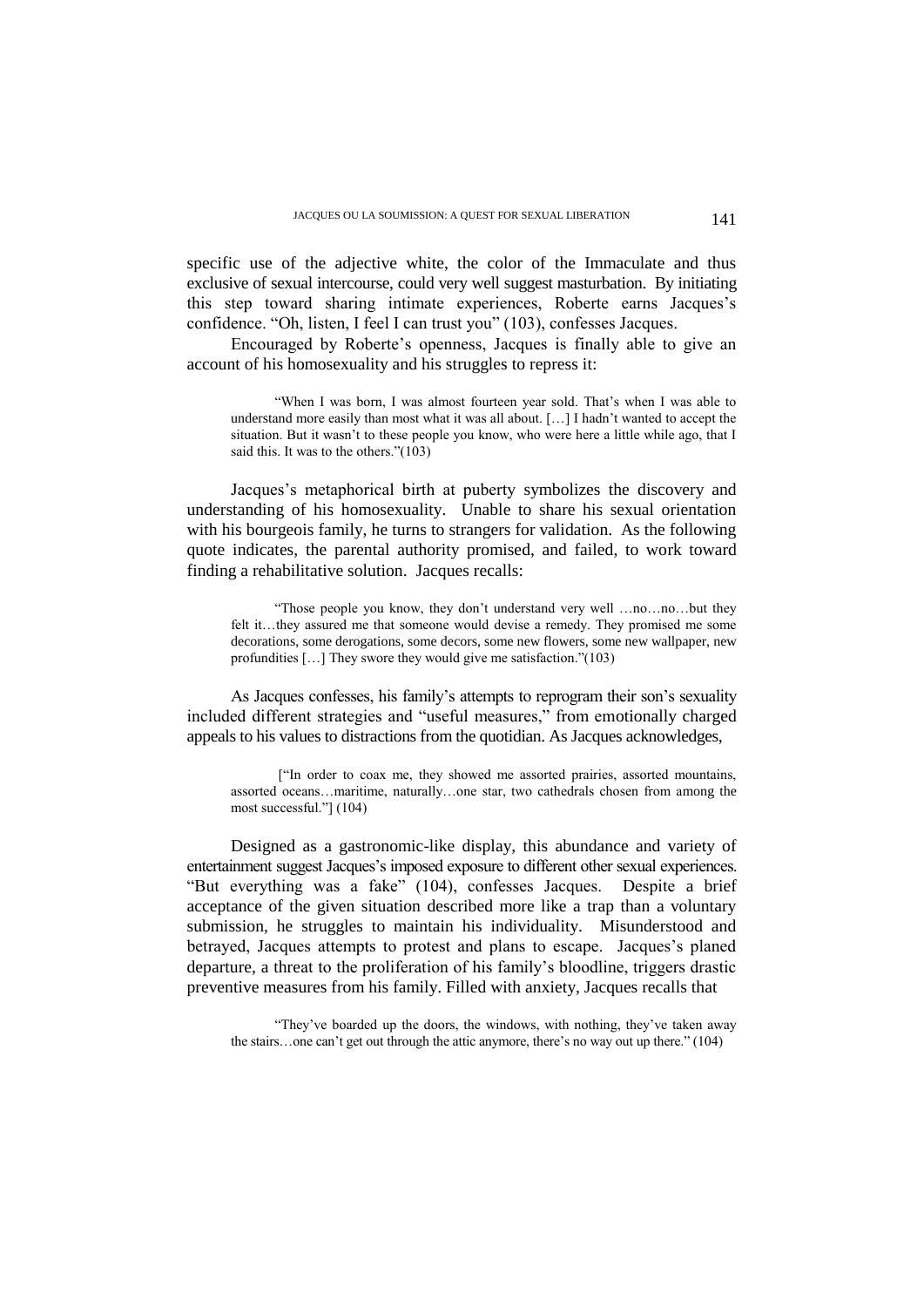# 142 JULIE PAULESC

Imprisoned in his own house, unable to openly express his sexuality, Jacques finds seclusion unbearable and keeps searching for a way out: " According to what I was told, they've left a few trapdoors all over the place…If I should find them…I absolutely want to go away" (104).

Since an escape through the attic seems impossible, Jacques considers an alternate plan. Hopeful to find an underground exit through the cellar, he shares his plan with Roberte II. "If one can't exit through the attic," he tells her, "there's always the cellar, yes the cellar. It would be better to go down there than to be here. Anything is preferable to my present situation. Even a new one" (104).

Fully aware of his family's unwillingness to understand and accept his individuality, and of their unquestionable determination to reshape his sexuality, Jacques enlists Roberte's complicity to his escape. A brief and encoded exchange of replicas seals their deal:

> Roberte: "Oh yes, the cellar…I know all the trapdoors." Jacques: "We can understand each other." (104)

In order to achieve Jacques's liberation and to conceal their agreement, the two accomplices must prove their sexual compatibility. Roberte initiates the foreplay, by stimulating Jacques's imagination. "Listen, I have some horses, some stallions, some brood mares, I have only those, would you like them?" (104) says Roberte in a provocative tone. Crafted with the ultimate symbols of masculine sexuality, Roberte's words lead to a scene that reveals Jack's sudden receptivity, manifested by his complicity in the fantasy. In the center of the fantasy, a stallion, the symbol of the alpha male, gallops freely and at full speed. As the excitement grows, the ever potent stallion, dominated by an internal "fire," is consumed by fear and pain. As Roberte describes the scene, "The more he [the stallion] gallops, the more the flame spreads. He is mad, he's terrified, he's in pain, he's sick, he's afraid, he's in pain…it flames up, it spreads all over his body" (107).

As Roberte continues to feed Jacques's fantasy, one cannot stop wondering about Roberte's commitment to this arrangement, especially when in the midst of their lovemaking she whispers aside: "Oh…he called me by my first name…He's going to love me!] Is she still pursuing the master plan of reprogramming Jacques's sexuality? Will she succeed?

Suddenly, with screams of pain and fear, consumed by flames, the stallion "is turning all pink," as Roberte's description illustrates:

"He's a living torch … He's only a handful of ciders…He's no more, but we hear still in the distance the echo of his cries reverberating and weakening…like the whinnyings of another horse in the empty streets."(107)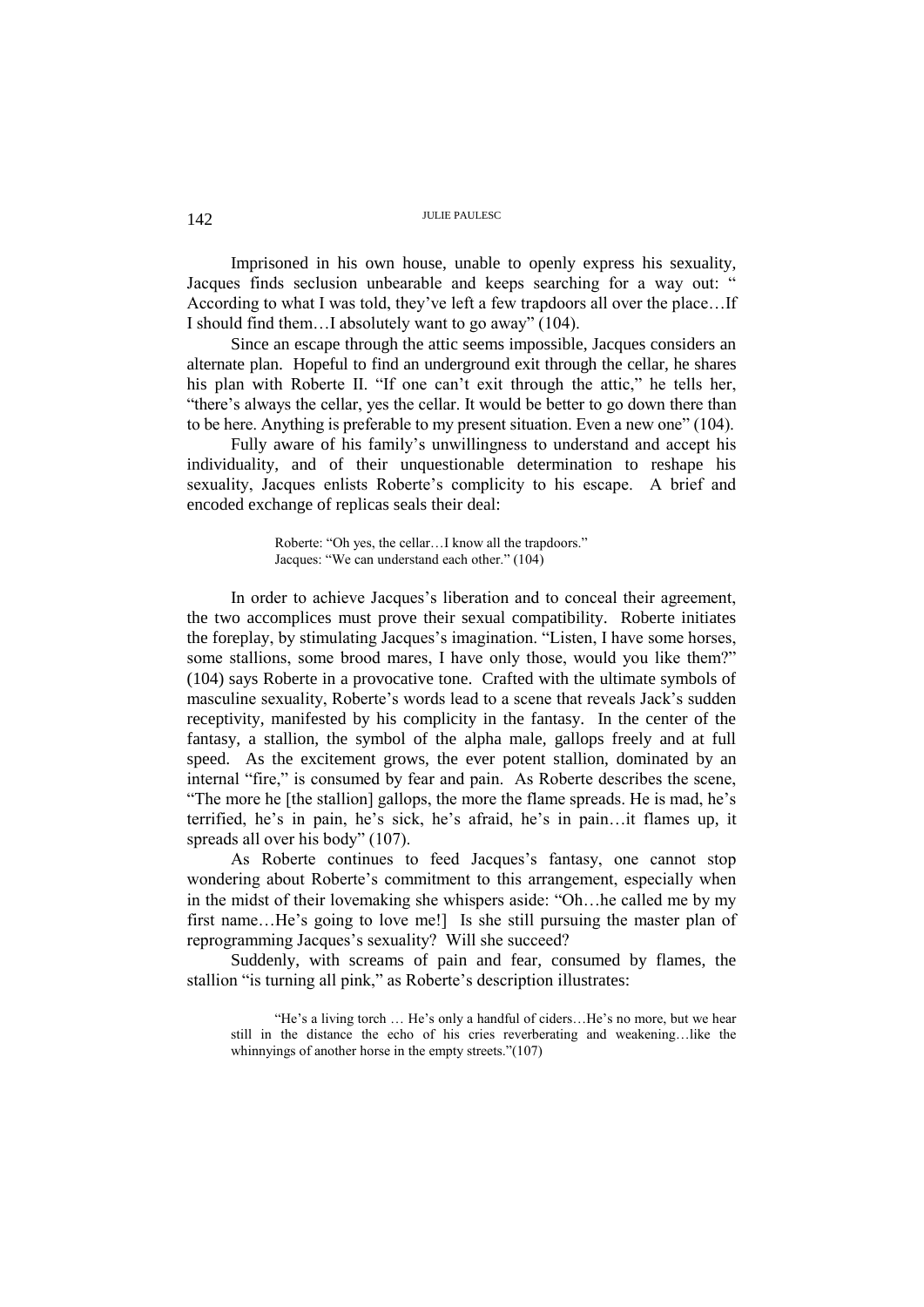Roberte's plan seems to be working. From this lifeless image of male sexuality, she now shifts Jacques's attention to her own arousal:

"Come on…don't be afraid…I'm moist…My necklace is made of mud, my breast are dissolving, my pelvis is wet, I've got water in my crevasses, I'm sinking down. In my belly, there are pools, swamps…I've got a house of clay. I'm always cool…There's moss…big flies, cockroaches, sowbugs, toads. Under the wet covers they make love…they're swollen with happiness! I wrap my arms around you like sneaks; with my soft thighs ...you plunge down and you dissolve...in my locks with drizzle, drizzle, rain. My mouth trickles down, my legs trickle, my naked shoulders trickle, my hair trickles, everything trickles down, runs, everything trickles, the sky trickles down, the stars run, trickle down, trickle…"(107-108)

With this triumphant chant of female wetness, Roberte achieves her goal. As Jack exclaims in ecstasy, "Cha-a-armant!" (125), one is left to wonder if "charming" might not be a rather mild qualifier for what seems to have been the ultimate sexual intercourse.

In a pedagogical manner, Roberte sets Jacques straight: "All we need to designate things is one single word: cat. It's easier to talk that way…" (109). Now that the male stimuli have been incinerated, Jacques's mind should only respond to one blinking red light: the female. Roberte reassures Jacques of her sexual resourcefulness: "My Jack. With me, you'll be in your element. I have some, I have as many as you want, quantities!" (109) Submissive and obedient, the successfully converted Jacques accepts his new reality in a robot-like manner. "Everything is cat" (109), repeats Jacques obediently.

The final sight of Roberte's nine fingered hand rings decisive wedding bells into Jack's mind. "Oh, You've got nine fingers on your left hand? You're rich, I'll marry you…" (109), Jack decides. His marriage proposal is determined neither by her tentative to gain emotional closeness nor by the just consumed sexual act, but by his awareness of Roberta's own uniqueness.

As the newlyweds embrace "awkwardly" and Jack kisses each of Roberta's three noses, his saving grace, the two triumphant families perform an animalistic dance. In the final scene, Ionesco expects that the audience would be overwhelmed by "a feeling of embarrassment, awkwardness, and shame."

In a gradually increased darkness, fading moans and sights echo the stage. Ionesco's stage directions for the final scene are as follows:

All the characters have disappeared, except Roberta, who is lying down, or rather squatting down, buried beneath her gown. We see only her pale face, with its three noses quivering, and the nine fingers moving like snakes.(110)

Abandoned by the finally liberated Jacques, Roberte pays the price for her own submission. She is an instrument of seduction at the discretion of the